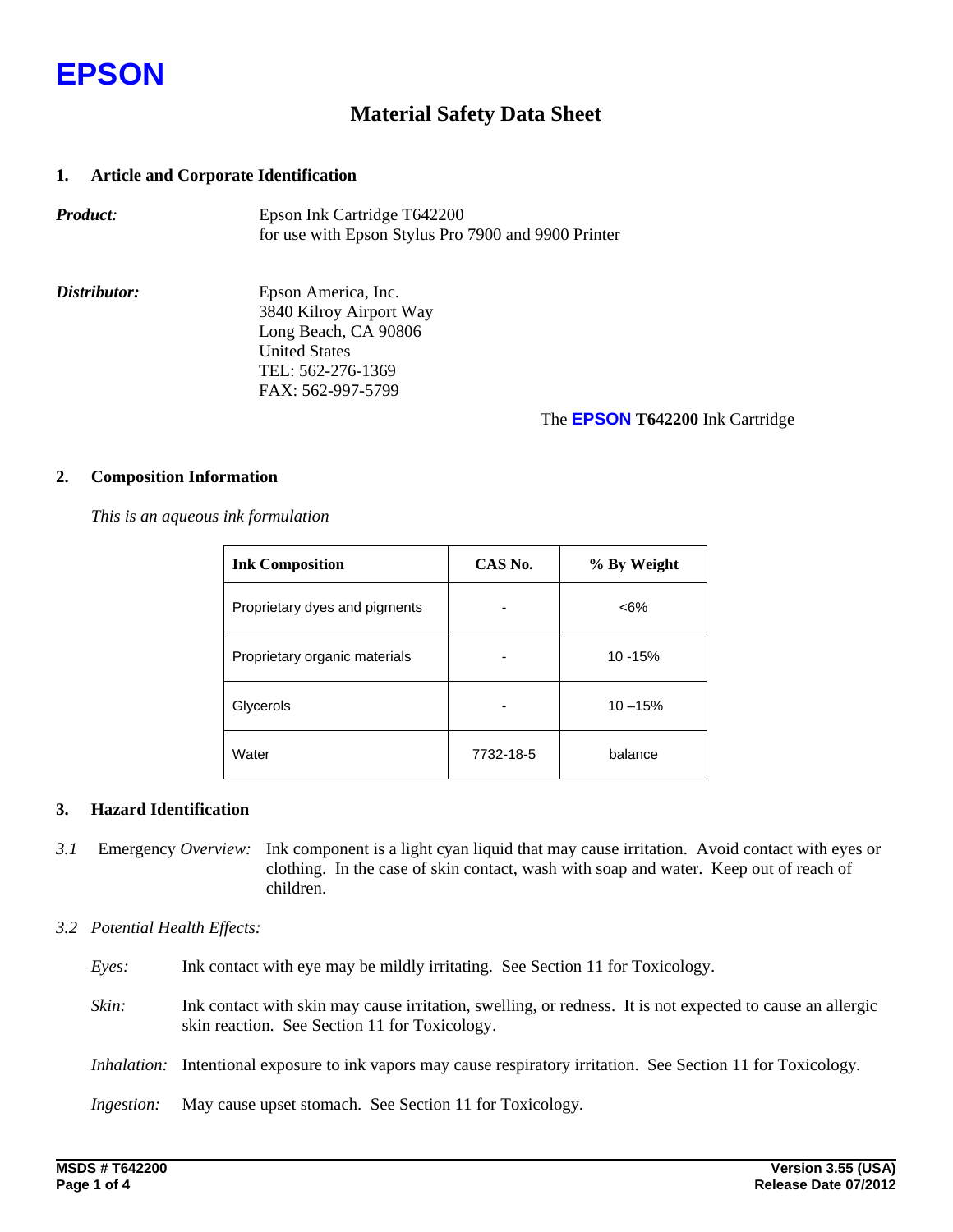## **EPSON**

## **4. First Aid Measures**

- *4.1 Eyes:* Immediately flush with room temperature, low pressure, clean water for at least 15 minutes*.* Seek medical attention if eye irritation continues.
- *4.2 Skin:* Wash surface areas with soap and water. Wash soiled clothing before rewearing. Seek medical attention if irritation continues.
- *4.3 Inhalation:* Remove subject to ventilated fresh air. Consult physician if necessary.
- *4.4 Ingestion:* Seek medical attention if stomach continues to be upset.

## **5. Fire Fighting Measures**

- *5.1 Flammability:* Flash point is greater than 248 deg. F / 120 deg. C (closed cup in accordance with ASTM D3278)
- *5.2 Extinguishing Media:* Dry chemical or carbon dioxide
- *5.3 Fire Fighting Instructions:* No special fire fighting procedures are required other than breathing apparatus. No special explosion hazards are known.

## **6. Accidental Release Measures**

If a spill occurs, use sponges to wipe-up ink, then rinse area with damp cloth. Place waste in closed container for disposal. Use proper ventilation. Do not dispose of waste to the sewer. No eye or skin protection required during clean-up. Wash hands with soap and water.

## **7. Precautions for Safe Handling and Use**

Keep out of reach of children and do not drink ink. Do not store the cartridge in high or freezing temperatures. Keep cartridge out of direct sunlight. Do not dismantle cartridge. Do not store cartridges with oxidizing agents or explosives. Make sure cartridge is dry before insertion into printer housing.

## **8. Exposure Controls and Personal Protection**

- *8.1 Engineering Controls:* None required
- *8.2 Exposure Controls:* None required
- *8.3 Personal Protection:* None required when cartridges are used as intended

## **9. Physical and Chemical Properties of Ink Formulation**

| Appearance:                  | Cyan Liquid                                                   |
|------------------------------|---------------------------------------------------------------|
| Odor:                        | None                                                          |
| $pH$ :                       | $9.0 - 10.0$                                                  |
| Boiling point:               | Approximately 212 deg. F / 100 deg. C                         |
| Freezing point:              | Less than 32 deg. $F/0$ deg. C                                |
| Melting point:               | Less than 32 deg. $F / 0$ deg. C                              |
| Flash point:                 | Greater than 248 deg. F / 120 deg. C (closed cup, ASTM D3278) |
| Autoflammability:            | None                                                          |
| <i>Explosive properties:</i> | None                                                          |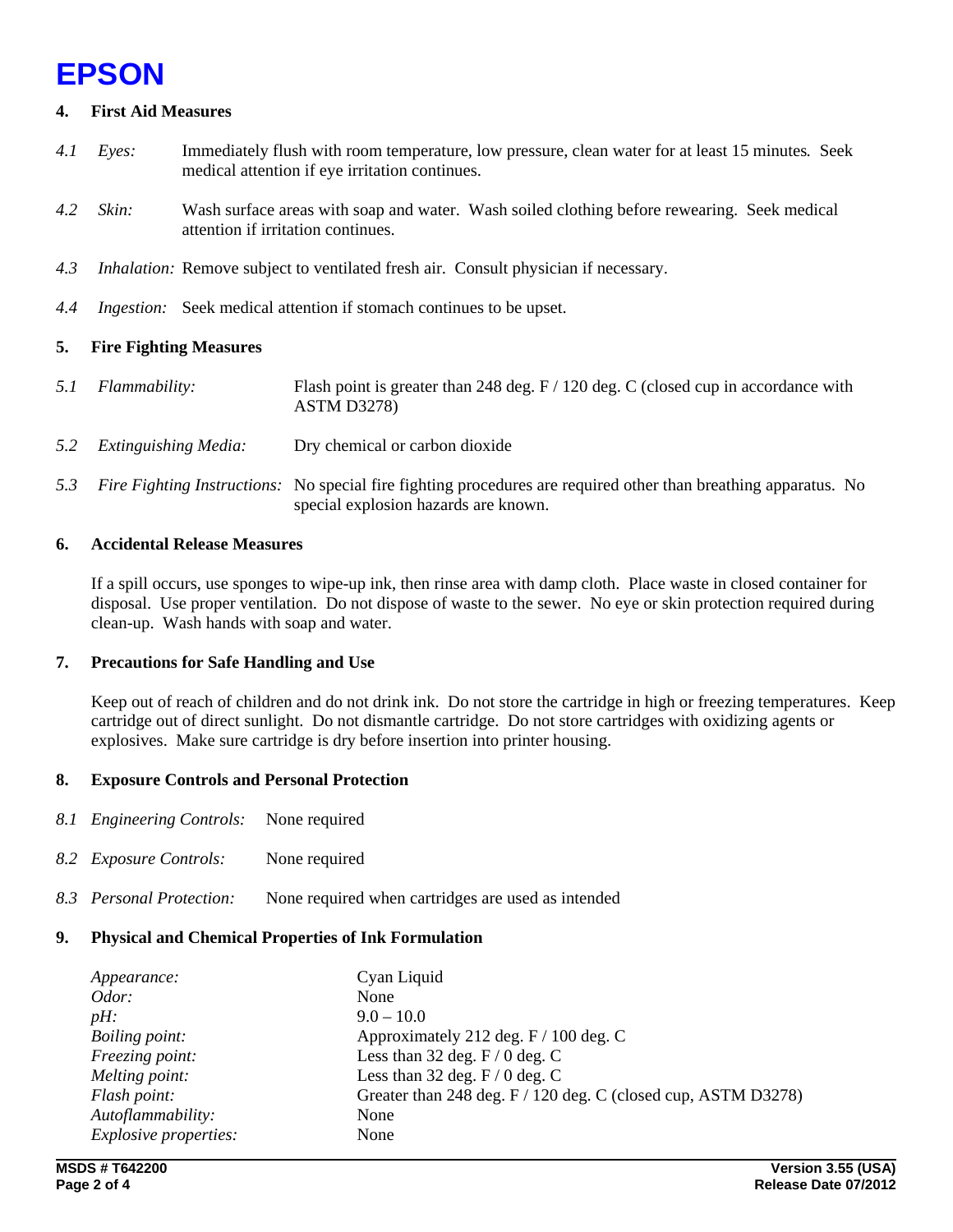

*Oxidizing properties:* None *Vapor density:* Greater than 1 (air = 1) *Relative density:* 1.07 at 68 deg. F / 20 deg. C *Solubility in water:* Complete *Solubility in fat:* No data available *Partition coefficient:* No data available *Viscosity:* Less than 5 mPa-s

## **10. Stability and Reactivity**

*Stability:* Stable *Hazardous polymerization:* Will not occur *Hazardous decomposition products:* None *Incompatible materials:* Oxidizers and explosives

#### **11. Toxicology and Health Hazards**

*Routes Of Overexposure:* Eye, skin, inhalation, and oral

#### *Acute Health Hazards:*

- Overexposure of eye surface to ink may be mildly irritating
- Overexposure of skin to ink contact may cause irritation and in some people swelling and redness
- Intentional inhalation overexposure to ink vapors may result in respiratory tract irritation
- Intentional or accidental oral ingestion may cause an upset stomach

*Chronic Health Hazards:* None known

| Carcinogenicity:      | None known          |                     |                |                        |
|-----------------------|---------------------|---------------------|----------------|------------------------|
| <i>Toxicity Data:</i> | Oral LD50           | Dermal LD50         | Inhalant LC50  | <b>OSHA</b> Regulated? |
|                       | $>$ 5000mg/kg(Rats) | $>$ 2000mg/kg(Rats) | Not Applicable | Not Established        |

#### **12. Ecological Information**

No data available on the adverse effects of this material on the environment

#### **13. Disposal Considerations**

Used and unused cartridges are not a federal RCRA hazardous waste. Disposal should be in accordance with federal, state, and local requirements.

#### **14. Transportation Information**

Not regulated as a Hazardous Material by DOT, IMO, or IATA

#### **15. Regulatory Considerations**

| U.S. DOT Hazard Class Regulated?  | NO.                                                                            |
|-----------------------------------|--------------------------------------------------------------------------------|
| U.S. OSHA Inhalation Hazard?      | NO.                                                                            |
| In U.S., NFPA/HMIS Hazard Rating: | Health $(1)$ , Flammability $(1)$ , Instability/Reactivity $(0)$ , Other $(0)$ |